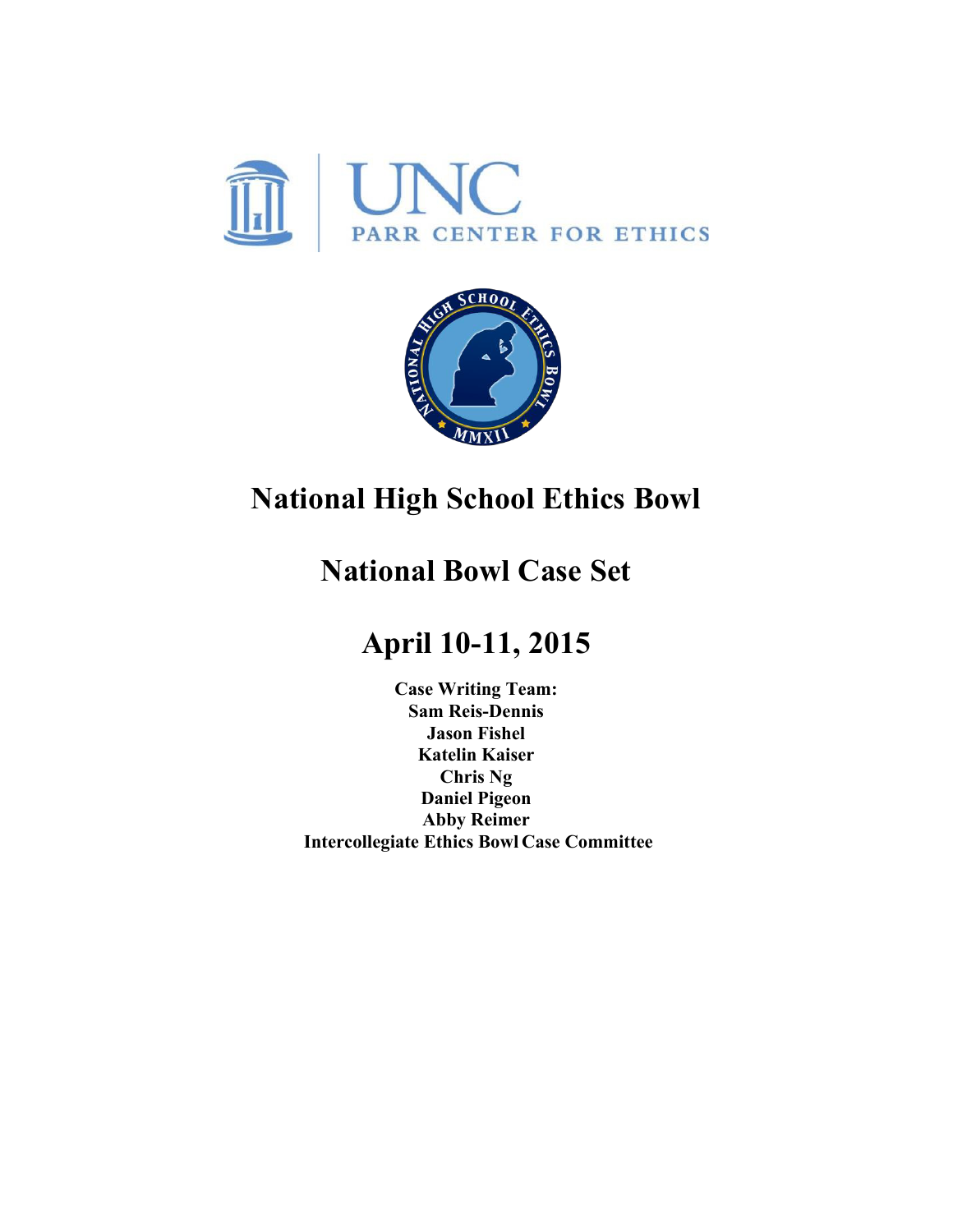#### **1. Giving to Panhandlers**

One chilly autumn evening as Vicky is walking home from a restaurant she is approached by a disheveled man who introduces himself as Tom. Explaining that he does not have anywhere to sleep, Tom asks if she has any money to spare. Tom says he needs the money for a warm meal and a bed at the local homeless shelter. It is not an unlikely story, as many homeless shelters charge a small fee to their patrons.<sup>1</sup>

Vicky has a few extra dollars in her pocket. Despite being sympathetic to Tom's situation, she is worried about how Tom might use the money. Might he use it to get drunk or take drugs? If so, she wonders, would that mean she should not give him the money? She also finds herself wondering how he became homeless in the first place, and whether he is responsible for his current situation. Not wanting to start a long dialogue, Vicky apologizes to Tom, wishes him luck, and continues on her way home.

#### **Study Questions:**

- (1) Was Vicky's choice to not give money to Tom morally justified? Why or why not?
- (2) What moral duties do we have, if any, to the less fortunate?
- (3) When, if ever, are we morally obligated to make sacrifices for the well being of another person?
- (4) If Vicky could buy Tom a meal, rather than just give him money, so that there was no issue about him using the money for drink or drugs, should she?

<sup>&</sup>lt;sup>1</sup> http://usatoday30.usatoday.com/news/nation/2010-03-25-homeless N.htm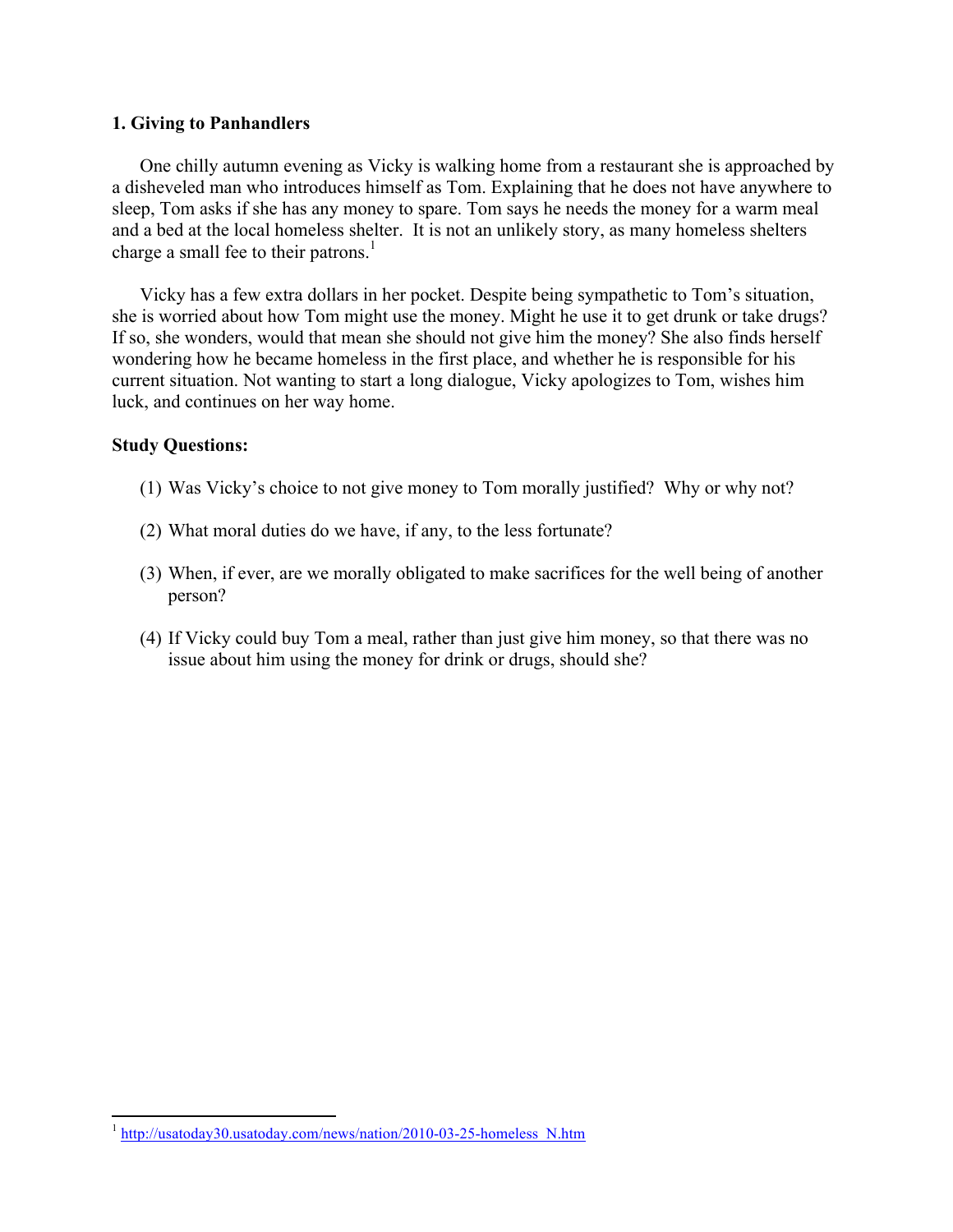#### **2. Ethical Consumerism**

Maria often feels conflicted when she is making purchases—at clothing stores, at pharmacies, even at supermarkets—since she knows that many of the products she buys are manufactured by people working for low wages in poor, perhaps even dangerous, conditions. In extreme cases, these products may well be manufactured with the use of child labor. She worries that she is benefitting only because others are being exploited. At the same time, she realizes that often the jobs offered in such places are, despite being terrible, actually the best jobs available to people living in severely impoverished countries.

Although Maria wants to be a conscientious shopper, she does not have the time to research every purchase she makes. Even if she did, it isn't likely that information is available on every product for sale. Maria has no desire to support practices she finds unethical, but it seems downright unrealistic to expect her to avoid making purchases that contribute to them. On top of all that, she realizes that goods that are labeled "organic," "environmentally-friendly," or "Fair Trade" are generally more expensive than similar products without those specifications. Are the extra costs ones that she has a moral responsibility to bear?

Maria strives to be a good person—even if it is not always clear what that means. She genuinely doesn't want to live her life in a way that causes suffering for others. She wonders whether it is acceptable to buy products produced under such bad conditions; or perhaps it might even be required, in order to help those who, without the jobs, will suffer even more.

- (1) What moral obligations do we have, if any, to consider how things are produced, and the effects of our purchasing them, in deciding what we buy?
- (2) Are we morally obligated to ensure that none of our actions are indirectly harmful to others?
- (3) Is it morally relevant that the factories producing the merchandise often offer better jobs (despite how bad they are) than other opportunities open to the workers?
- (4) Do we have a moral obligation to ensure that working conditions for everyone meet certain minimum conditions? If so, what conditions?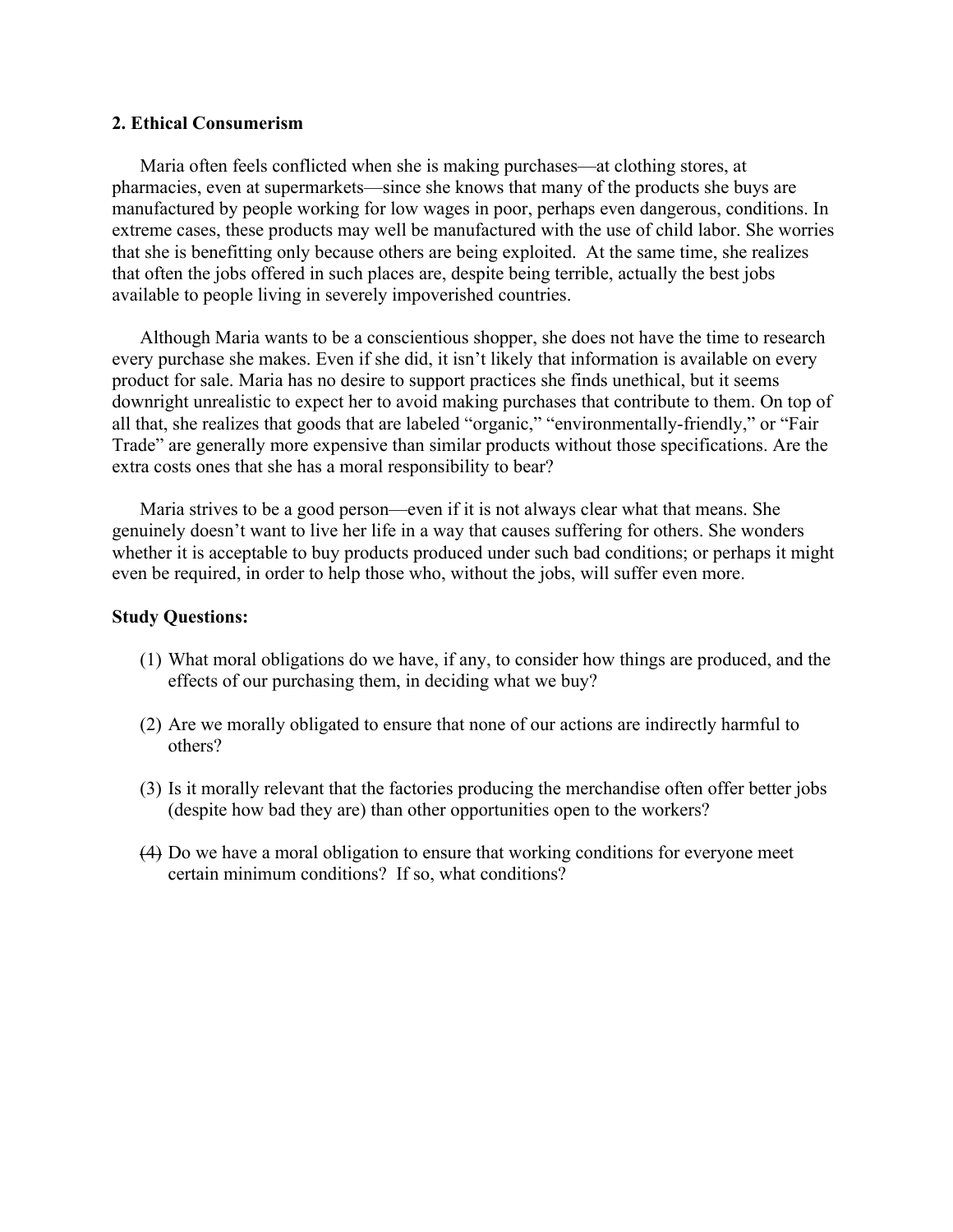### **3. Cheerleading and Disability**

Callie Smartt was a freshman cheerleader at Andrews High School in Andrews, Texas. But she was not the same as the other cheerleaders: she was confined to a motorized wheelchair because she had cerebral palsy.

Originally, Callie was allowed to join the cheerleading squad and cheered for her freshman year without incident. By all accounts, she did an admirable job. Before her sophomore year began, however, the school urged her mother to sign an agreement that would restrict Callie to the sidelines away from the possibility of injury; cheerleaders have, after all, often been injured by falling players when the play of the game is pursued out of bounds. Some of the cheerleaders and their parents backed the agreement saying that Callie puts both herself and other cheerleaders at risk, and that her teammates were burdened and distracted by having to attend to Callie's personal needs resulting from her disability. Callie's mother fought for the inclusion of Callie in all cheerleading activities.<sup>1</sup> Eventually, though, Callie opted to stop fighting to join the cheerleading squad, and instead joined a newly formed pep-squad that would cheer from the stands, with no performance component.

Some have argued that Callie should not have had to make such a decision; she should have been allowed to be on the cheerleading squad and allowed as well to participate in whichever activities she could, even at some risk to herself. Supporters of the school's decision argue that the school has a responsibility to protect the safety of Callie and others, and they contend that the increased risks associated with having Callie and her wheelchair on the field justify requiring her to stay on the sidelines. $<sup>2</sup>$ </sup>

## **Study Questions:**

- (1) What is the purpose of cheerleading? How might consideration of this purpose affect the debate about Callie's eligibility for the squad?
- (2) Do safety concerns outweigh Callie's wishes to join the squad and participate according to her abilities?
- (3) What responsibilities does a school have to protect its students from risks posed by other students when they engage in school sanctioned activities?
- (4) Should it be considered discrimination if people with disabilities are not allowed to participate in the same activities as other students? Why or why not?

 $1 \text{ http://www.oaoa.com/article}$  29ca5cda-e937-501c-92b5-e7f39c3c6de3.html?mode=jqm

 $2 \frac{\text{http://lubbockonline.com/news/042397/andrews.htm}}{$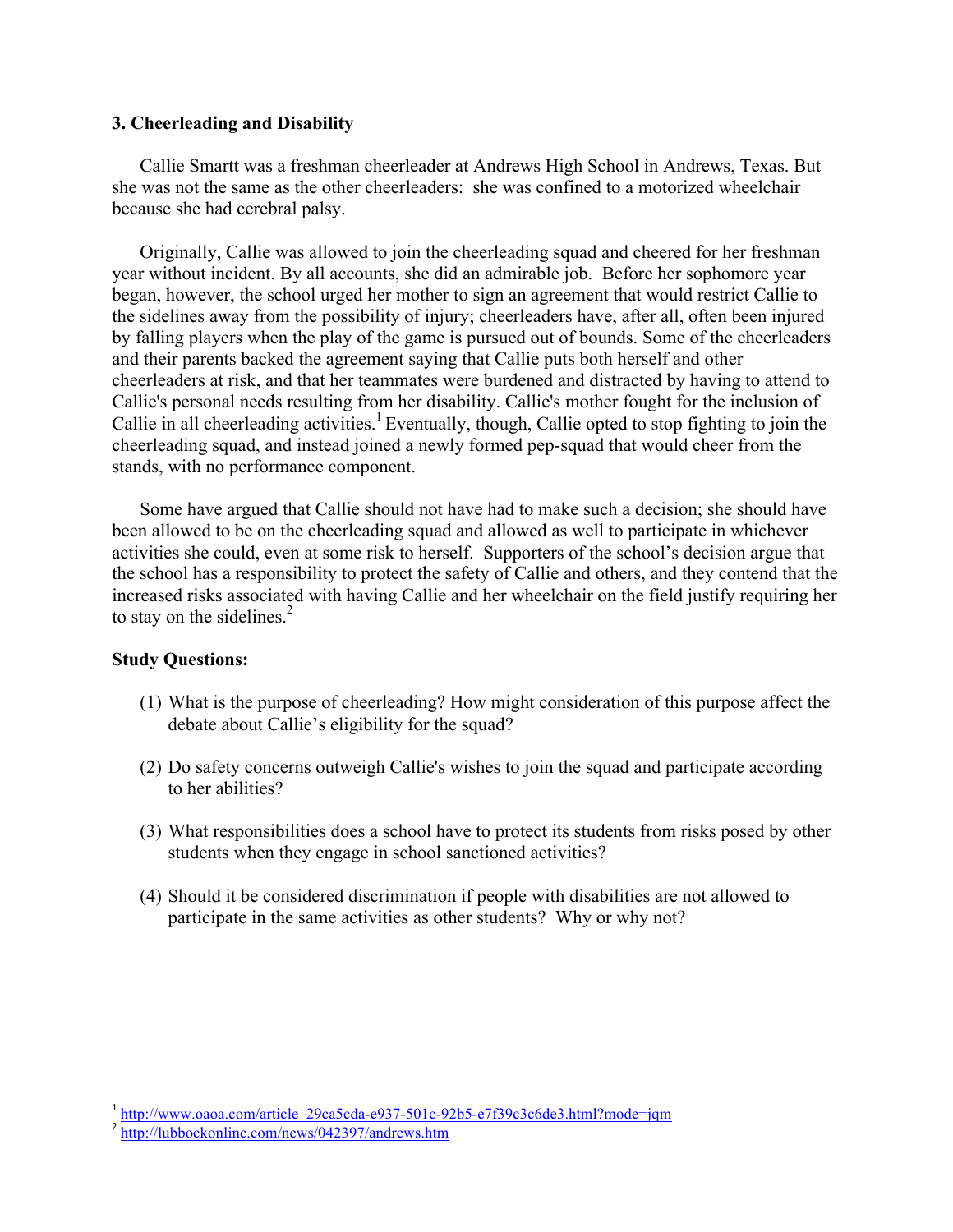#### **4. Offensive Lyric Sing-Along**

Nate is riding in a car with some of his friends when a popular song comes on the radio. A fan of the song and its artist, Nate knows all of the words and feels the urge to belt them out. Soon after he begins to sing, however, Nate remembers that the song has some sexist lines and could plausibly be construed as endorsing an objectionable attitude toward women.

Now he doesn't know how to proceed. Nate sees himself as a nice person, sensitive to the cares of others. If his singing the lyrics could hurt someone, then maybe it would be best for him not to sing the possibly offensive lines. Additionally, Nate wonders if perhaps his singing the song amounts to a kind of approval of the sentiments the song reflects, even if none of his friends would be offended.

On the other hand, Nate knows that *he* doesn't endorse the sexism expressed in the song, and thinks it unlikely that any real harm could come from his singing it out loud. Plus, he reasons, it's the artist, and not him, who wrote the objectionable lyrics. He questions whether it really reflects badly on him to sing these catchy lines when they are already being blasted on the radio. Moreover, Nate feels slightly uncomfortable with having to censor himself. After all, alone, he would sing the song.

- (1) Is it morally permissible for Nate to sing the song?
- (2) Does the presence of women in the car affect the moral status of Nate's singing? Why or why not?
- (3) What sorts of harms might singing along cause?
- (4) When is self-censorship morally appropriate? When not?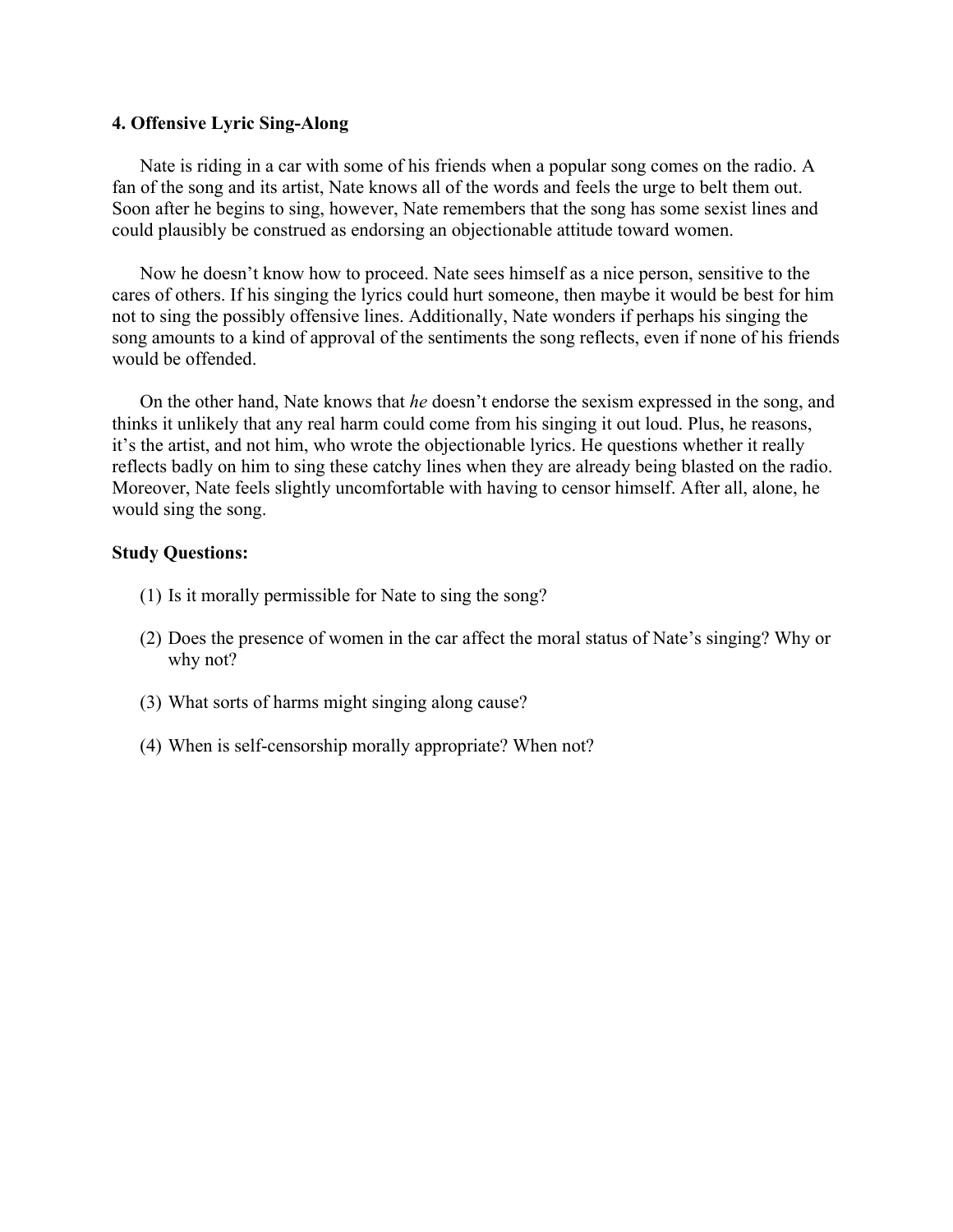#### **5. Gifts from Questionable Donors**

Many organizations—including universities, non-profit groups, charities and political campaigns—depend heavily on donors for funding. Gifts often provide essential financial assistance for morally good organizations. Yet not all donors are untainted morally, some having acquired their resources through questionable practices and some engaging in projects or practices not approved of by the organizations in question. As a result, many organizations that rely on gifts for financial stability find themselves wondering whether it is morally permissible for them to accept contributions from such donors.

Consider George, an alumnus of State U, who has made a fortune in manufacturing by taking advantage of lax child labor laws overseas. Suppose he offers a multi-million dollar charitable gift to State U to provide financial aid to students in need. The University's President worries about whether accepting George's donation makes her and the University complicit in his business. And she wonders whether by refusing his donation she might be making an important moral statement, perhaps one that might lead either to other University's taking a similar stand or even to other donors stepping forward to support financial aid. Of course, without the gift, it is very likely that many fewer students will be able to afford State U. And whether the University accepts the money or not George will continue with his business, as will others so long as it is profitable. Moreover, if State U rejects the gift, George will be offended and will probably never offer the University other support for academic projects, whereas he is likely otherwise to continue as a generous donor. Indeed, the President might think, in accepting the funding, and using it to support students who could not afford a State U education without financial aid, she would be turning "bad" money into "good," not thereby redeeming George but at least working to make the world a better place.

Similarly, one can easily imagine a student who might be offered aid from a program established with George's support having concerns along the same lines. Does accepting the aid mean that she is in some way condoning George's behavior or absolving him of responsibility for what he has done? At the same time, though, such a student is not herself exploiting workers or in other ways supporting such an activity. Rather, she is pursuing an education she probably would not otherwise be able to secure. She might well be torn about whether it is morally permissible for her to accept the fellowship.

- (1) Under what circumstances, if any, is it morally wrong for an individual to accept a gift from a morally bad agent or group?
- (2) When, if ever, should nonprofits and universities turn down donations that could help them realize morally good ends?
- (3) What might the fact that a person is either too willing or too unwilling to accept gifts from morally dubious sources say about his or her character?
- **(4)** Is there a moral difference between the individual and organizational cases? If so, what is the difference and what explains it?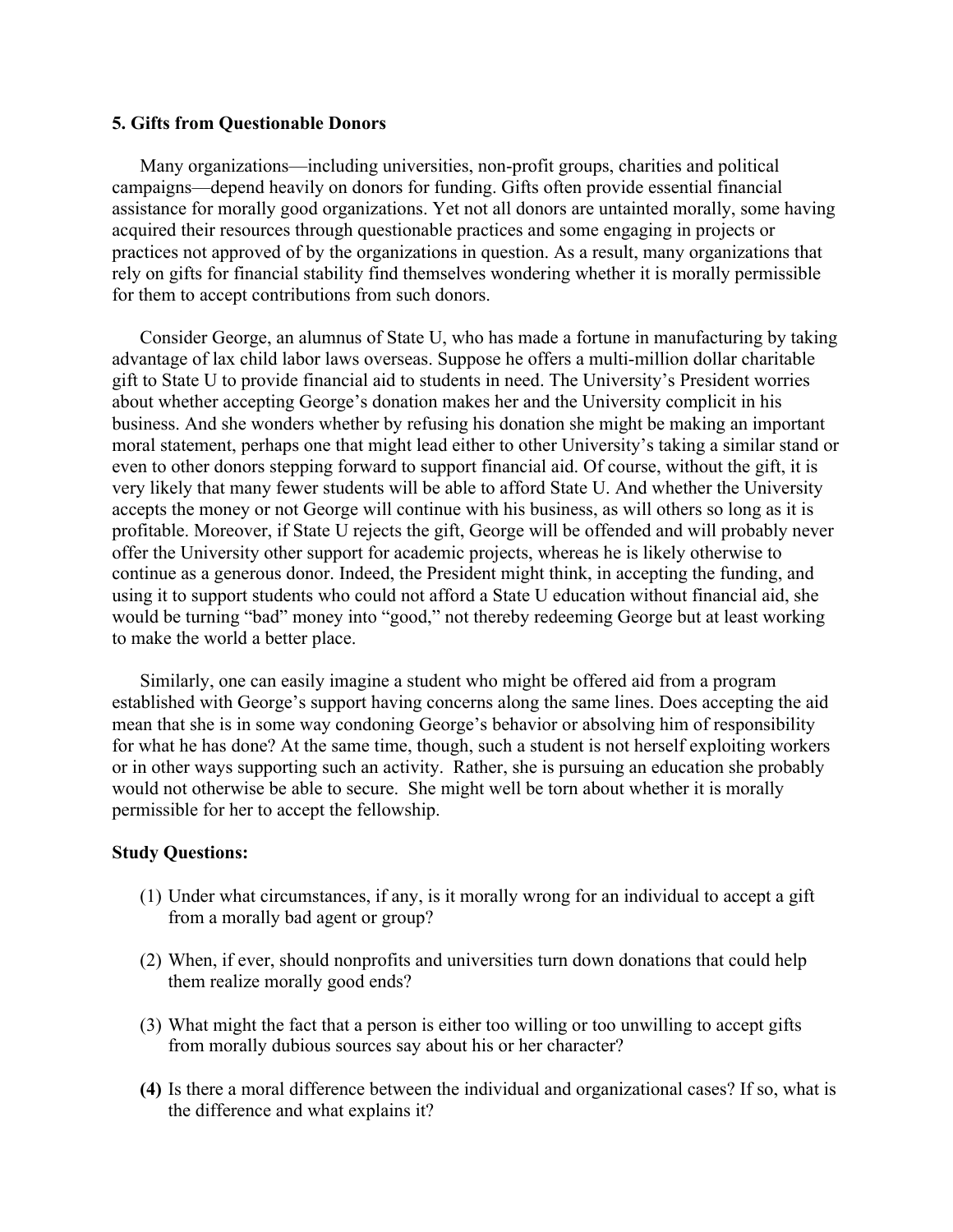#### **6. NFL Fandom**

The National Football League has come under fire in recent months, leading some to suggest that it is morally wrong to watch and be a fan of professional football. These critics argue that enthusiasm for the league is founded on a way of seeing players as, on some level, sub-human, and note that the league has a financial interest in encouraging this way of understanding the game. As these detractors see it, the hugely popular "fantasy" football games only make things morally worse: What we would normally consider a proper level of concern for the well-being of others is incompatible, they argue, with the kind of dedication and investment encouraged for fans of such a brutal game.<sup>1</sup>

Critics have focused especially on the league's handling of the mounting scientific evidence of a relationship between degenerative brain conditions and football-related head trauma, as well as its ongoing promotion of youth football despite these scientific findings. In a recent article, ESPN.com's Dan Le Batard suggested that head trauma may even be contributing to the recent rash of domestic abuse incidents involving NFL players.<sup>2</sup> Making matters worse, some critics have suggested that the league's response to these off-field episodes (which they see as inconsistent, excessively lenient, and slow) confirms the perception that the NFL is interested in its players only as faceless commodities.

Supporters of the league, on the other hand, stress the importance of the players' consent: Players voluntarily sign multi-year contracts; no one is forcing them to play. In his defense of watching football in the *New York Times Magazine*, Chuck Klosterman argues:

If you think it's fundamentally barbaric to watch such an endeavor, I'm not going to try and convince you otherwise. But you're not ethically required to hold that view. Yes, you are financially subsidizing a profession that involves elective physical risk. But on a smaller scale, the same could be said for taking your child to the circus; while there might be "big picture" problems with the enterprise, the risks associated with the work are taken on by free people.<sup>3</sup>

- (1) Is being a fan of NFL football morally defensible? Why or why not?
- (2) If being a fan of the NFL is morally wrong, does that mean we shouldn't be football fans? Could we ever be all-things-considered justified in knowingly doing something immoral?
- (3) Does the fact that a participant consents to a potentially dangerous and degrading activity always make that activity morally permissible?

<sup>&</sup>lt;sup>1</sup> Carter, C. (2013, October 26). Living in a world of fantasy can be dehumanizing. The New York Times.

<sup>&</sup>lt;sup>2</sup> Le Batard, D. (2014, September 20). Is NFL an accomplice to all this off-field violence? *The Miami Herald.*<br><sup>3</sup> Klosterman, C. (2014, September 5). Is It Wrong to Watch Football? *The New York Times Magazine*.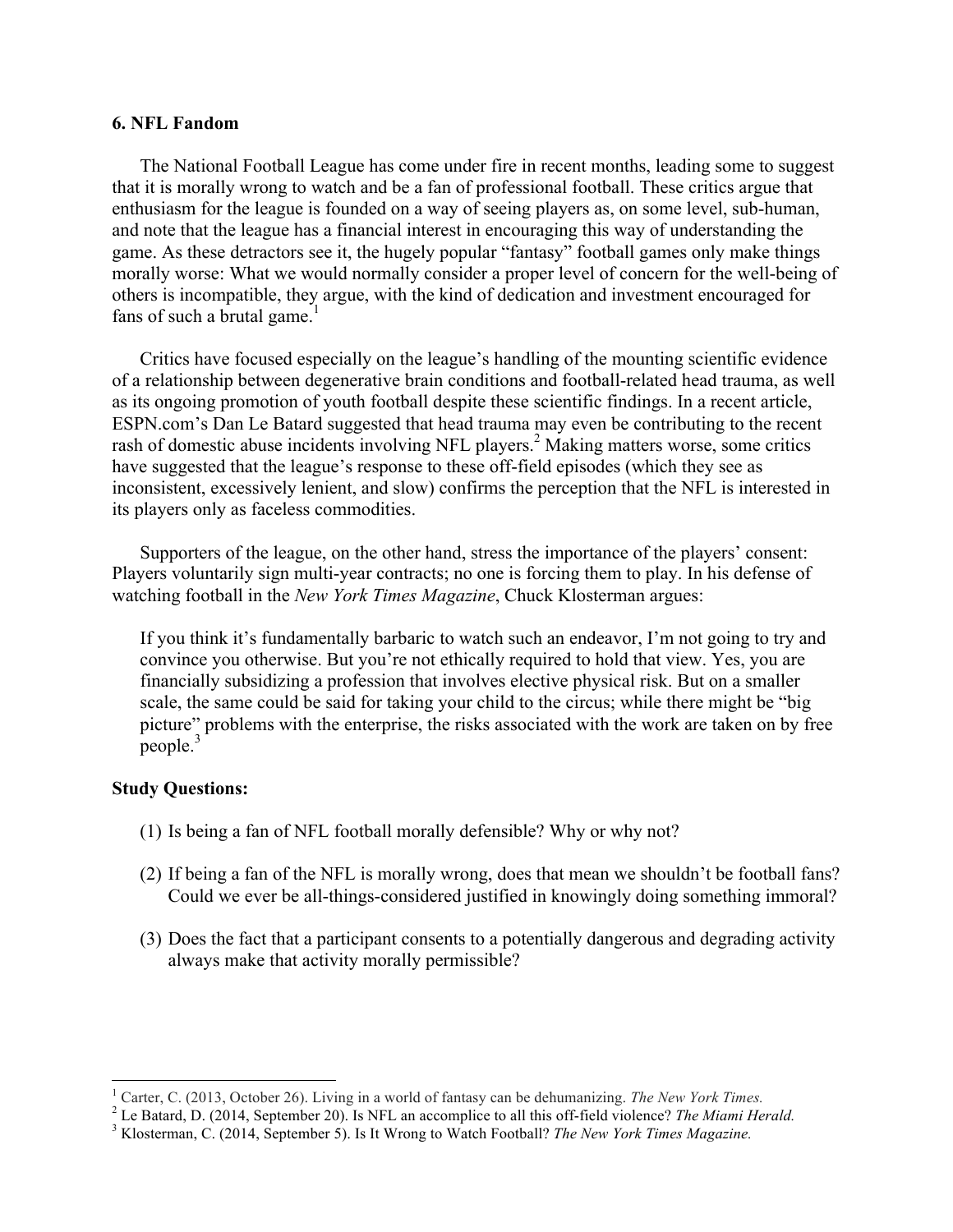#### **7. Food Desert**

A traditionally low-income, urban neighborhood in which residents have to walk more than a mile to the nearest supermarket chain is known as a food desert. Under the USDA definition, residents in a food desert do not have access to fresh, healthy and nutritious food. Typically, these neighborhoods have many fast food restaurants and convenience stores selling cheaper, unhealthy foods, instead.

Food deserts correlate with higher rates of chronic health conditions like obesity and diabetes. Some cities, like Los Angeles and New York City, have attempted to address the problems of food deserts by limiting the number of fast food restaurants or offering businesses financial incentives for serving healthier foods.<sup>1</sup>

In the past five years, one such neighborhood has started to become gentrified. Recently, a specialty grocery has opened and is the only grocery in the area. Its prices are on average twenty percent higher than a regular grocery store.<sup>2</sup>

Sally, a low-income mother of three young children, cannot afford to shop in the new store. She does not have a car and purchases most of her groceries at a nearby convenience store that carries packaged foods. Sally and other members of the community have complained that the new, specialty grocery is too expensive for the majority of neighborhood residents. Residents have suggested the grocery store should subsidize, or lower, its prices. They argue that lowincome residents need healthy options available at price points that match those charged by local fast-food restaurants and convenience stores.

The grocery store managers believe that the store will be profitable by targeting the higherincome residents and that they are responsible for alleviating the food desert. One manager of a New York store argued "Our only responsibility is to make the most money for our company and its stockholders" said one manager. "We cannot sell food to everyone at different income levels; the grocery store would not make any money."

## **Study Questions:**

- (1) Do owners of stores located in food deserts have a responsibility to sell lower-cost items?
- (2) Do for-profit businesses have a responsibility to maximize their community's well being as well as their profits?
- (3) Just because businesses have the right to charge what they like, is it always morally right for them to do so?

<sup>1</sup> http://www.foodispower.org/food-deserts/

<sup>&</sup>lt;sup>2</sup>http://www.slate.com/articles/life/food/2014/11/whole\_foods\_detroit\_can\_a\_grocery\_store\_really\_fight\_elitism\_ra cism\_and.html?wpsrc=sh\_all\_dt\_tw\_bot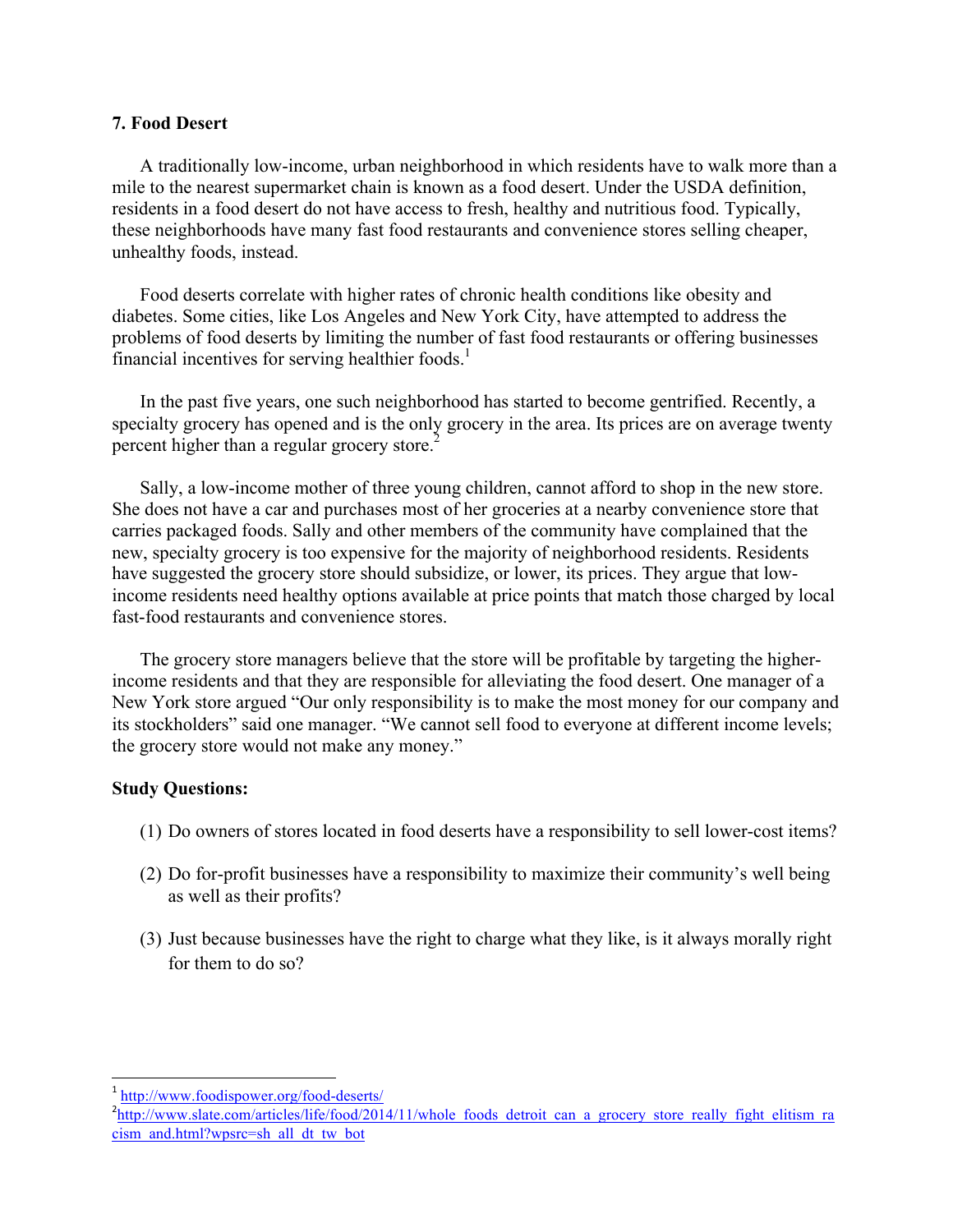#### **8. G.M.'s Failure**

Marie Sachse lost control of her 2004 Saturn in 2009, striking a tree head-on. The air bags should have deployed, but they didn't.<sup>1</sup> Sachse died eight hours later from internal injuries. G.M. has been forced to recall over 26 million cars because faulty ignition switches caused engines and airbags to shut off during driving. The flawed switches were linked to 32 crashes and 13 deaths. Currently, G.M. is facing a congressional investigation and criminal probe.<sup>2</sup> G.M. engineers knew about the problem as far back as 2001, and although the problem was linked to crashes as early as 2008, the company did not recall any cars at that time. Released company emails showed that the ignition switches were not originally replaced because doing so would have cost 90 cents more per unit.

In the aftermath, Mary Barra, G.M.'s new CEO, has fired 15 employees. According to Barra, the failure to act was caused by a "pattern of incompetence and neglect" and a cost-based corporate culture.<sup>3</sup>

One fired engineer, Raymond DeGiorgio, defended his work. He approved the faulty switch in 2001 and secretly ordered new parts in 2006. While he eventually fixed the problem, his decision not to tell his company that the parts were faulty in the first place left many unsafe cars on the road.

"All I can say is that I did my job,' he said. 'I didn't lie, cheat or steal. I did my job the best I could.'"4

Many people within the company, from low-level engineers to managers, knew there was a problem with the switches. But no one took full responsibility. Those involved, like DeGiorgio, could attempt to justify their actions by saying they did not have authority to act or were not ultimately responsible.

Many have called for G.M. as a company to be held responsible for the deaths, either through criminal charges or fines. But how much responsibility falls on the employees involved?

## **Study Questions:**

- (1) When many workers collaborate to manufacture a product, as was the case at G.M., what extent is each worker responsible to address a moral problem?
- (2) What is the moral difference between deliberate action and deliberate inaction? Should an individual be held responsible for failing to act? Under what circumstances?
- (3) What responsibility do companies have to address the possibility that their products will fail in a way that causes death?

 $\frac{1}{2}$  http://www.detroitnews.com/article/20140411/AUTO0103/304110092<br> $\frac{1}{2}$  http://www.vox.com/cards/gm-car-recall/why-didnt-gm-replace-the-faulty-switches-earlier

<sup>&</sup>lt;sup>3</sup> http://online.wsj.com/articles/gm-ceo-probe-found-pattern-of-incompetence-1401973966<br><sup>4</sup> http://www.nytimes.com/2014/11/14/business/a-fatally-flawed-switch-and-a-burdened-engineer.html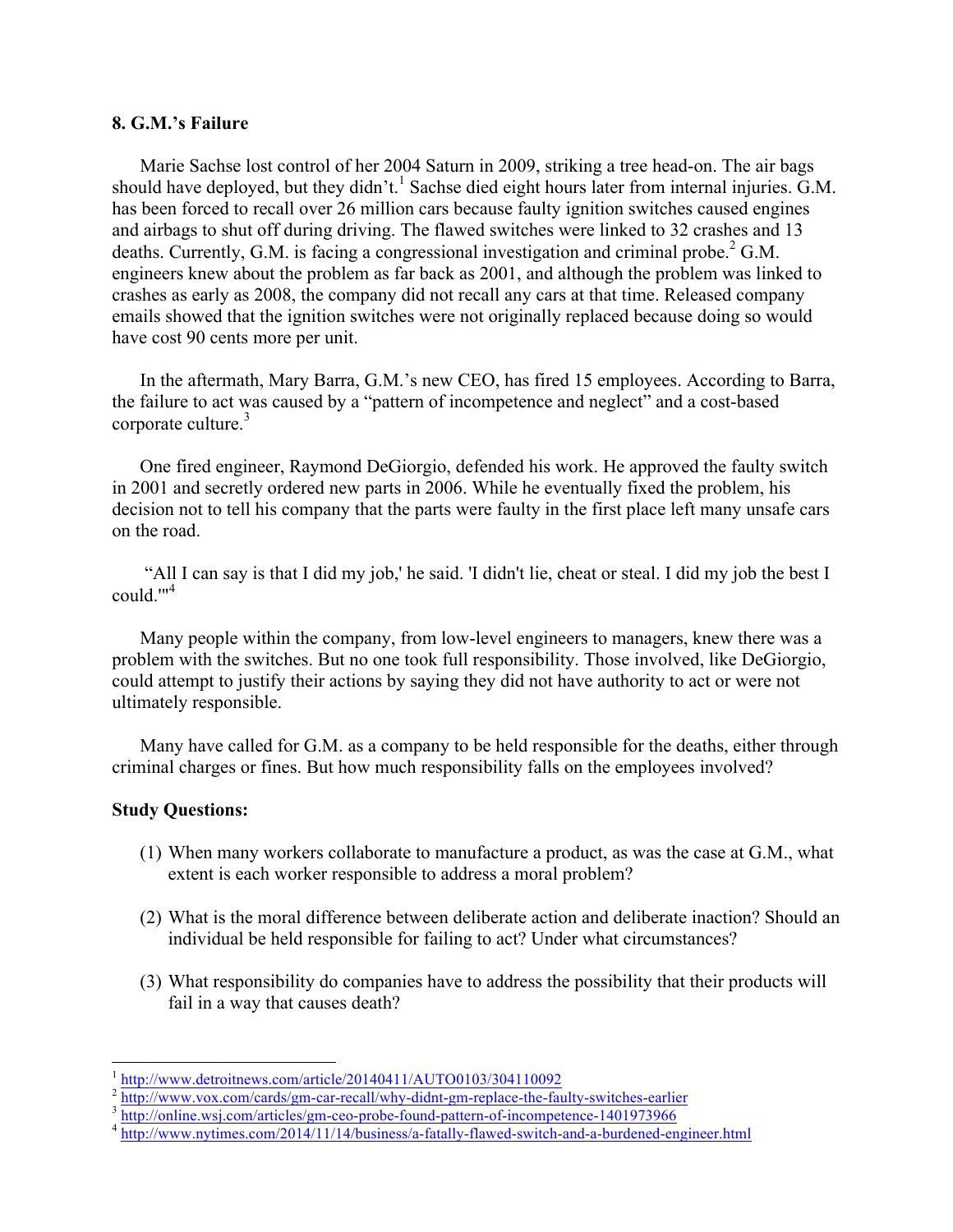### **9. HIPAA and Mentally Ill Adult Children**

The Health Insurance Portability and Accountability Act (HIPAA) is meant to protect patients' and consumers' privacy rights. HIPAA ensures a patient has control over how their health care information is used and disclosed by their health care providers<sup>1</sup>. HIPAA allows health care providers fully to disclose patient information and mental health treatment to a parent or guardian only if the patient is 18 years old or younger. Patients above the age of majority must give their consent before medical information can be disclosed to third parties.

Some argue HIPAA presents a bind for families of people with serious mental illness, such as those suffering major depression, schizophrenia, bipolar disorder, and borderline personality disorder. By restricting disclosure of health information, HIPAA can leave family members in the dark when their loved one will not share treatment details. HIPAA makes no exceptions, even in the case of adult children whose parents are still considered the primary care-givers. In these situations, parents cannot access their child's health care information unless the adult child consents. Sharing health care information with parents can be crucial to stabilizing a mentally ill adult child's treatment and daily life. Disclosure of health information may help minimize failures to follow medication or therapy guidelines and improve communication with law enforcement and school administration in ways that could prevent crises.

Dr. E. Fuller Torrey, a psychiatrist and founder of the Treatment Advocacy Center, a mental health advocacy group, explains that HIPAA was not written with mental illness in mind: "When someone has cancer, you can make the assumption that their brain is working normally so that they can make an informed decision as to whether or not they want their loved ones to know exactly what the details of the cancer is...you can't make that assumption about people with schizophrenia or bipolar disorder.*"*<sup>2</sup>

In December 2013, the Helping Families in Mental Health Crisis Act<sup>3</sup> (H.R. 3717) was proposed. This bill would make available needed psychiatric, psychological, and supportive services for individuals diagnosed with mental illness and families in mental health crisis.<sup>4</sup> H.R. 3717 would also allow families to access health information about their adult children with serious mental illnesses. Some opponents of this bill argue that patients with mental illnesses have as much of a right to keep their health information private as patients suffering from other types of illnesses. Moreover, opponents are concerned that weakening confidentiality protections in this way would make some patients less willing to seek psychological treatment, thereby doing more harm to patients than good.

## **Study Questions:**

 

(1) Do we have a right to keep our health care information private? If so, what are the limits of this right? If not, why not?

<sup>&</sup>lt;sup>1</sup> http://www.hhs.gov/ocr/privacy/hipaa/understanding/special/mhguidance.html

<sup>&</sup>lt;sup>2</sup> http://www.npr.org/blogs/health/2014/06/04/318765929/privacy-law-frustrates-parents-of-mentally-ill-adultchildren

 $\frac{3}{3}$  http://murphy.house.gov/helpingfamiliesinmentalhealthcrisisact

<sup>&</sup>lt;sup>4</sup> http://murphy.house.gov/uploads/HR3717%20Bill%20Text.pdf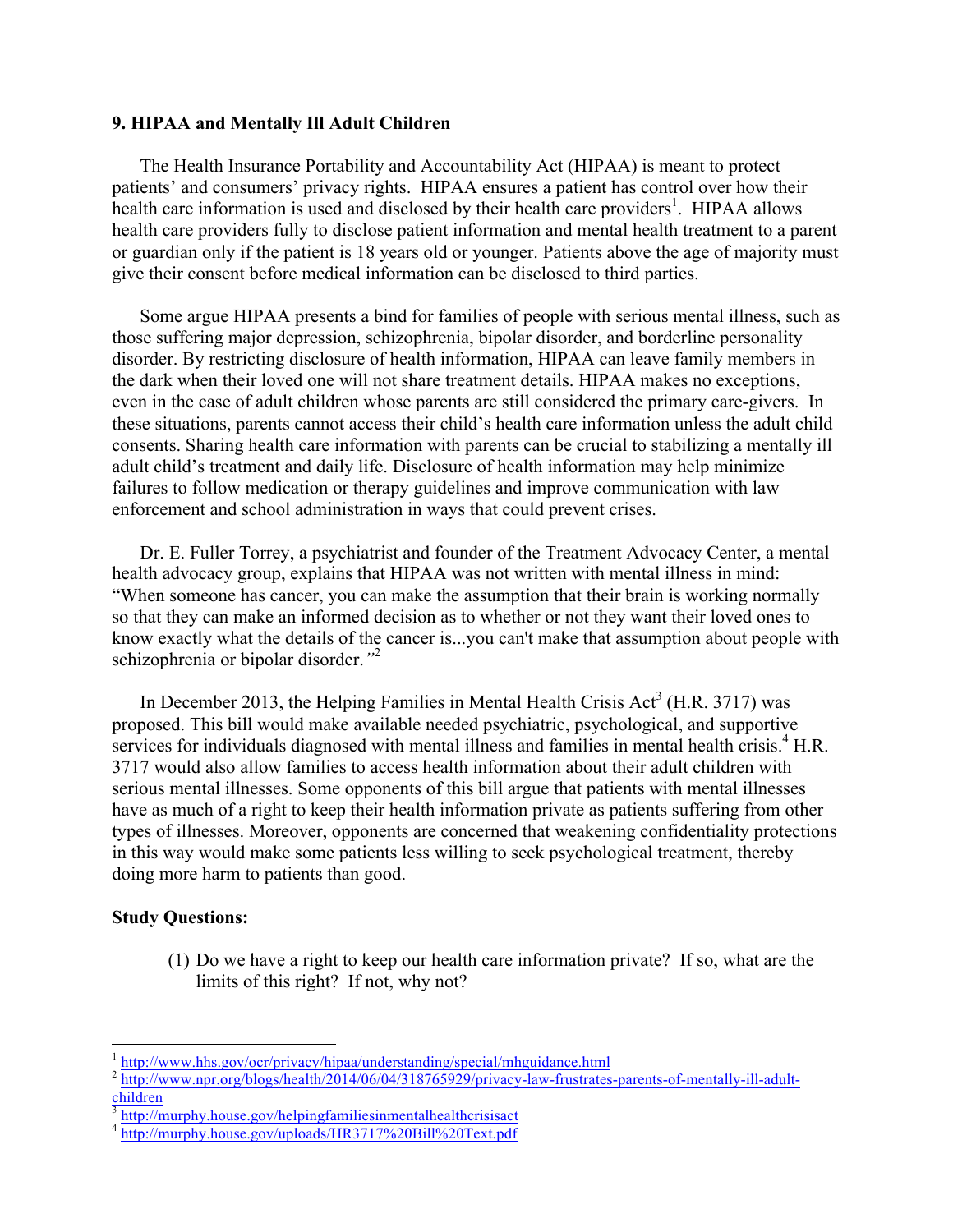# **Study Questions (continued):**

- (2) Should concerns about a patient's right to privacy outweigh considerations about their mental competency?
- (3) When, if ever, do adults have an obligation to disclose personal health information to their family members?
- (4) Should information about a patient's mental health care be protected from disclosure in the same way that information about other types of patient care are?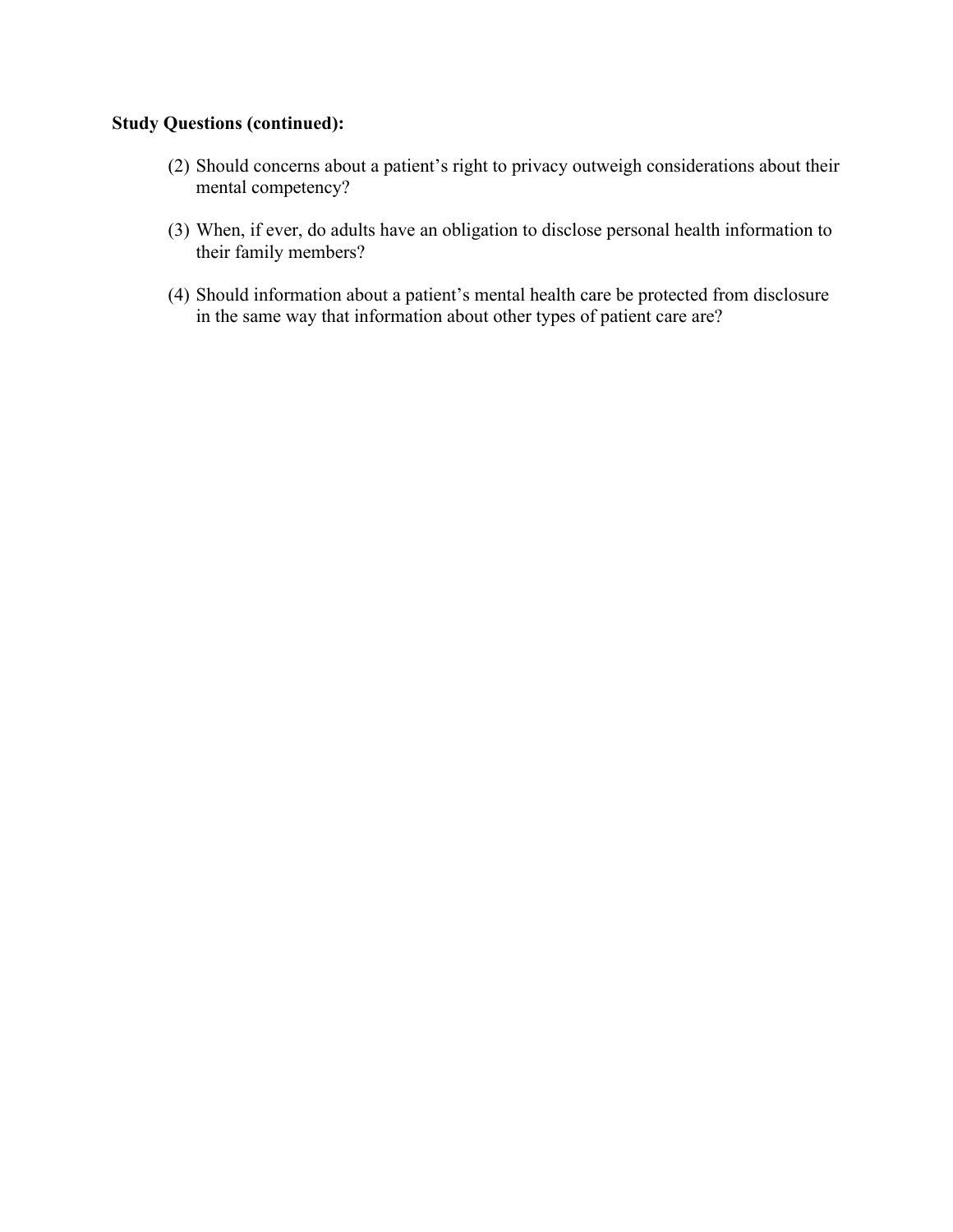#### **10. Alternative Beliefs in School**

Krystal Myers was a noteworthy student at Lenoir City High School in east Tennessee for many reasons. As Knoxville's *News Sentinel* reported, she was an honors student, the captain of the swim team, and editor of the *Panther Press—*her high school newspaper; Myers was also an atheist at a predominantly Christian public school.<sup>1</sup> In 2012, a controversy arose when school administrators decided not to allow the *Panther Press* to print an editorial Myers wrote, entitled "No Rights: The Life of an Atheist."

In this editorial, which was ultimately printed by the *News Sentinel*, Myers wrote, "As a current student in government […] I have realized that I feel that my rights as an atheist are severely limited when compared to other students who are Christians." $^2$  The editorial went on to question the way that atheists are perceived by many Christians, and to criticize school officials for sponsoring sectarian prayer and other religious activity at school events. She writes, "Not only are there multiple clubs featuring the Christian faith, but youth ministers are also allowed to come onto the school campus and hand candy and other food out to Christians and their friends. However, I feel like if an atheist did that, people would not be happy about it. […] My question is, 'Why? Why does atheism have such a bad reputation?' And an even better question: 'Why do Christians have special rights not allowed to nonbelievers?' Myers cites a number of other examples of religious activity on campus that she believes amounted to an unconstitutional violation of the First Amendment's Establishment Clause.

Critics of the Administration's decision not to print the editorial contend that this is an unjustified restriction of Myers's freedom of speech. However, school officials felt justified in the censorship, citing the potential for disruption in the school as too great to permit publication. "We have the right to control the content of the school paper if we feel it is in the best interest of the students," says Schools Director, Wayne Miller.

According to University of Tennessee law professor Glenn Reynolds, as far as the law is concerned, "There's not much of a free speech issue here because, for better or for worse, the Supreme Court has basically decided, No. 1, that high school students don't have much in the way of free speech rights on campus, and No. 2, when it comes to press freedom stuff and school newspapers, the school is the publisher of a school newspaper, the only one with the First Amendment rights is the school, not the students who want to write for it."<sup>3</sup> In the end, students cannot decide what is run in the school paper because school administrators are responsible for what content runs and what repercussions there are from the content. We may ask the question, however, of whether schools have the right to censor students. Critics warn that it is problematic to censor students for material that is not defamatory or otherwise illegal.

### **Study Questions:**

(1) Should prayer be allowed at public school meetings and events? Why or why not?

 $\frac{1 \text{ http://www.knoxnews.com/news/local news/lenoir-city-high-school-worth-public} \times 2 \frac{1 \text{http://www.knoxnews.com/opinion/columnists/krystal-myers-school-promotes-religion-and-of-  
s [http://www.wbir.com/news/article/207385/2/Lenoir-City-atheist-teen-says-school-worth-public-her-editorial](http://www.knoxnews.com/opinion/columnists/krystal-myers-school-promotes-religion-and-of-<br/>s <a href=)$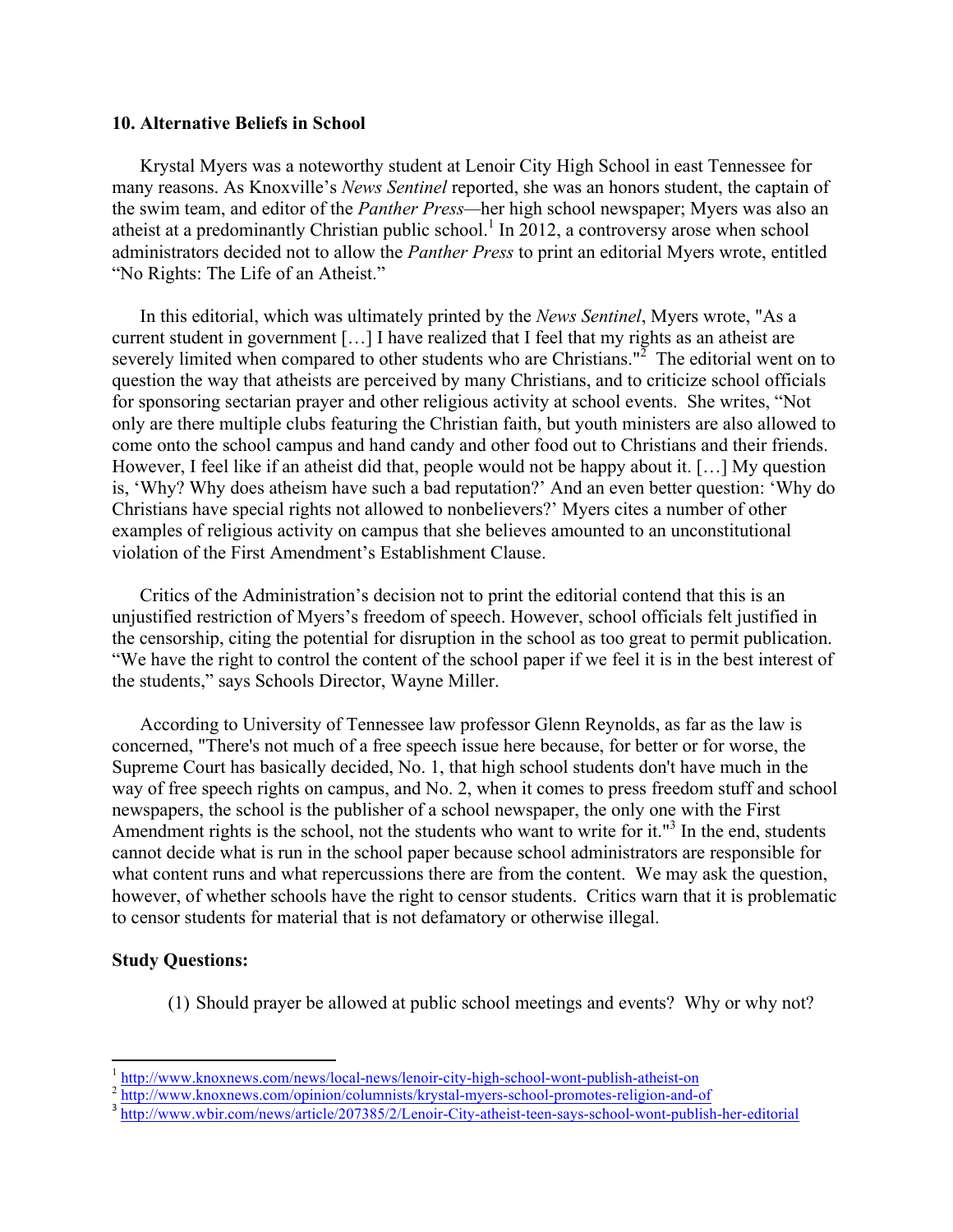# **Study Questions (continued):**

- (2) Should the school be able to censor Krystal Myers' editorial in the school paper? What role (if any) should students have in deciding what gets printed in a school newspaper? What rights and responsibilities do school officials have regarding this decision?
- (3) Should one religious group enjoy privileges in school denied to other religious groups on the basis of tradition, or on the basis of what is believed by the majority of the school population?
- (4) Are school administrators justified in censoring students when student speech is not otherwise defamatory or illegal?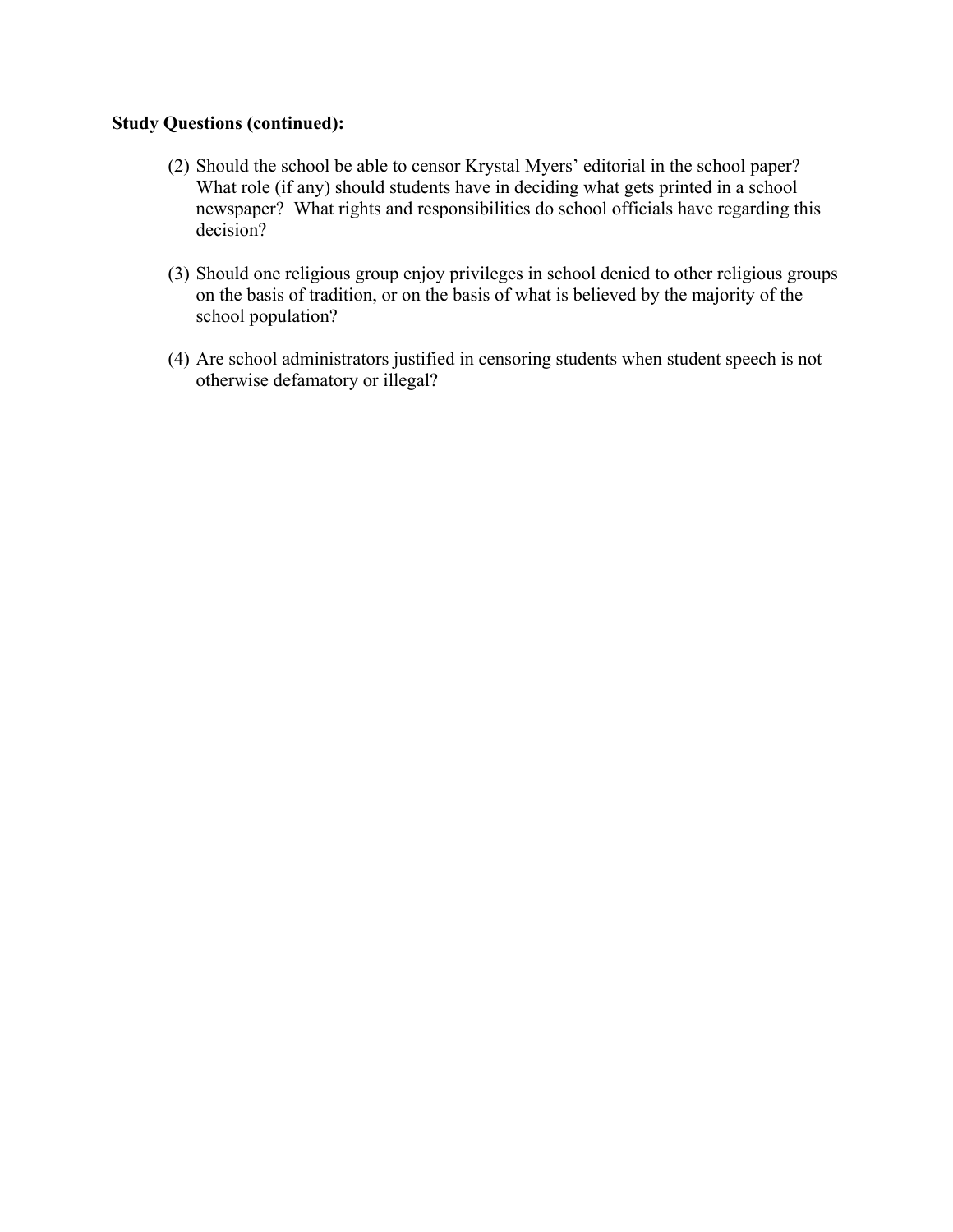#### **11. Breaking Subway Norms**

Kelly is a freshman in college, and she takes the subway across the city during the morning work rush hour to get to her 8 am class. The ride is quiet and peaceful: passengers don't talk to one another, and people are busy reading the newspaper or on their smartphones. Sometimes, Kelly can even squeeze in a much-needed nap. However, once in a while, someone will ruin Kelly's peaceful ride by talking loudly on a cell phone.

There are no official rules about talking on a cell phone, and Kelly understands that sometimes it's important to make a call, for example if a passenger needs to inform his boss he'll be late for work, or to make last-minute date plans. It's another thing, however, to have a long conversation on the subway. Kelly thinks to herself, "I don't want to hear about your fight with your bestie, how your sister should call the CPS on her baby daddy, or your travel plans to Hawaii in the summer." In a quiet subway car, one voice can carry across the entire car, especially when no one else is talking or making any noise. "Don't they notice that no one else is talking on their cell phone on the subway? Or are they just ignoring it?" Kelly wonders. "Why must they have the conversation now? It doesn't seem like the content of the conversation is urgent."

- (1) To what extent is it permissible to talk on your cell phone on the subway, bus, or in other public spaces?
- (2) Is it appropriate to be upset over someone talking on their cell phone in public spaces?
- (3) To what extent are we obligated to follow social norms, when there are no laws enforcing those behaviors?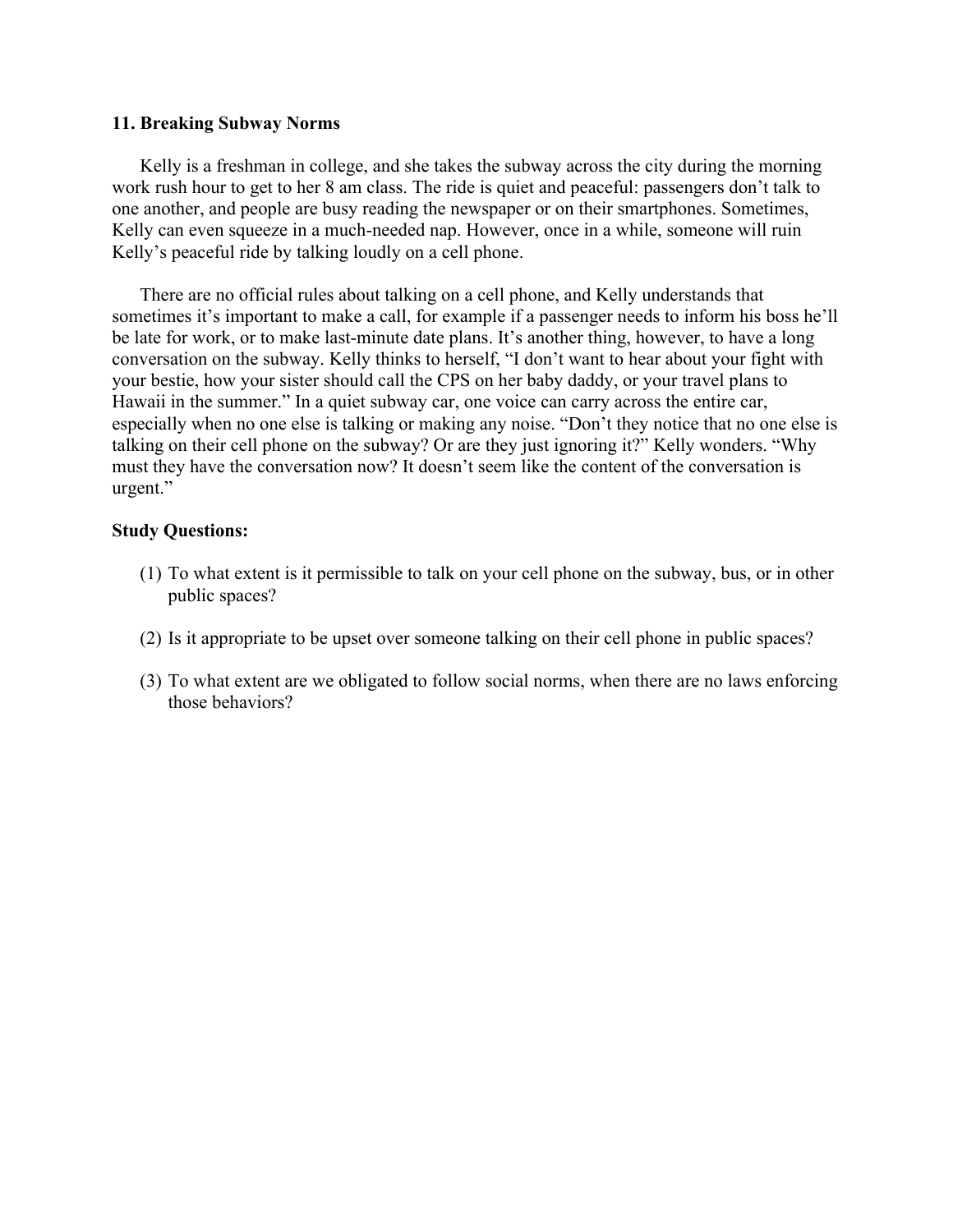#### **12. The Status of Animals in Denmark**

In the past year, Denmark has been in the spotlight for its conflicting policies on animal rights and welfare.

First, Denmark attracted global attention from animal rights activists and worldwide criticism when the Copenhagen Zoo euthanized a healthy two year-old giraffe named Marius.<sup>1</sup> The scientific director of the Copenhagen Zoo, Bengt Holst, euthanized the giraffe because "this giraffe's genes are well represented in the breeding programme and as there is no place for the giraffe in the Zoo's giraffe herd, the European Breeding Programme for Giraffes has agreed that Copenhagen Zoo euthanize the giraffe."2 The Zoo received several public and private offers to purchase the giraffe, but declined, afraid transferring the giraffe put it at risk of spending "the next 20 years suffering."<sup>3</sup> After Marcus was euthanized, zoo scientists performed a public autopsy for educational purposes and later fed parts of the giraffe to the lions.4

Second, and in contrast to euthanizing a healthy animal, Denmark has taken the position that animal rights have precedence over religious freedom. In April, Demark signed legislation mandating that all food animals must be stunned before being slaughtered.<sup>5</sup> The new rule bans ritual slaughter methods required by both Muslim and Jewish tradition, on the grounds that such methods are inhumane. According to both traditions, animals must be conscious when killed in order to be considered kosher (Jewish law) or halal (Islamic law). Denmark's Agriculture and Food Minister has publicly stated, "...animal rights come before religion."6 Muslim and Jewish leaders argued that there is scientific evidence to suggest that ritual slaughter can be just as humane as conventional slaughter.<sup>7</sup> The Agriculture and Food Minister has invited local leaders to submit proof of their claim. The Danish Halal and Jewish Congregation in Copenhagen are circulating a petition to retract the ban on ritual slaughter regardless of whether the government accepts that the kosher and halal methods are humane. They reject the idea animal rights at stake should take precedence over religious rights.

Citizens of Demark have used social media to voice their opinions about the conflicting status given to animals in Demark. One Twitter user wrote, "In Denmark butchering a healthy giraffe in front of kids is cool but a kosher/halal chicken is illegal."<sup>8</sup>

<sup>&</sup>lt;sup>1</sup> http://www.npr.org/blogs/thetwo-way/2014/02/10/274750447/copenhagen-zoos-scientific-director-defends-killinggiraffe

<sup>&</sup>lt;sup>2</sup>http://zoo.dk/BesogZoo/Nyhedsarkiv/2014/Februar/Why%20Copenhagen%20Zoo%20euthanized%20a%20giraffe. aspx

http://www.npr.org/blogs/thetwo-way/2014/02/10/274750447/copenhagen-zoos-scientific-director-defends-killinggiraffe

http://www.npr.org/blogs/thetwo-way/2014/02/09/274197918/copenhagen-zoo-euthanizes-giraffe-despite-online- $\frac{1}{5}$ <sub>1.</sub>...

 $\frac{1}{5}$  http://www.npr.org/blogs/thesalt/2014/04/09/291887381/banning-traditional-animal-slaughter-denmark-stokes-<br>  $\frac{1}{5}$ 

http://www.theguardian.com/commentisfree/andrewbrown/2014/feb/20/denmark-halal-kosha-slaughter-hypocrisy- $\frac{1}{7}$  http://www.grandin.com/ritual/kosher.slaugh.html

<sup>8</sup> http://www.independent.co.uk/news/world/europe/denmark-bans-halal-and-kosher-slaughter-as-minister-saysanimal-rights-come-before-religion-9135580.html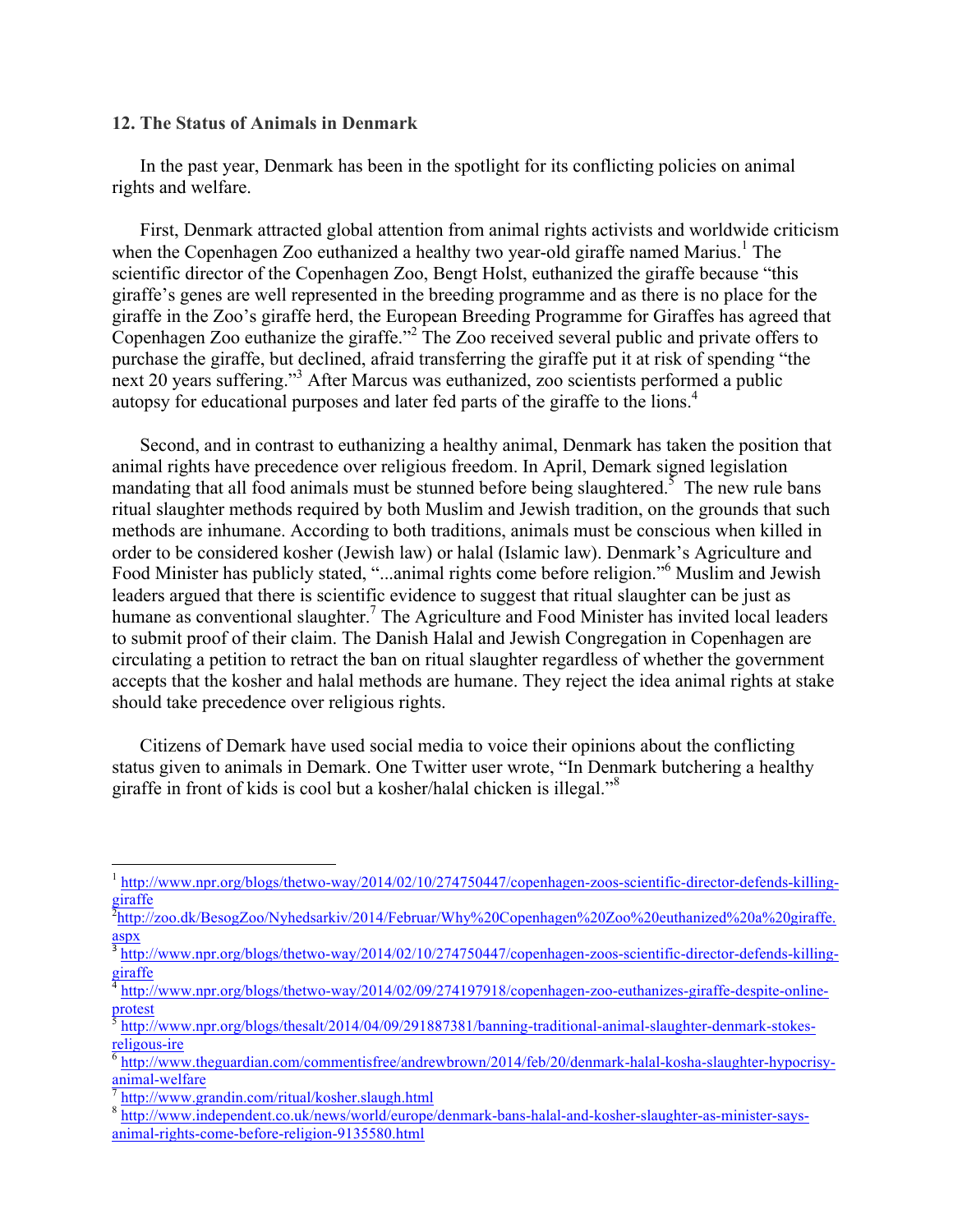- (1) What is the difference in moral status between zoo animals and animals raised for consumption?
- (2) Is it justifiable to promote non-human animal welfare at the expense of certain religious practices?
- (3) Should non-human animals be afforded the consideration and moral status of humans?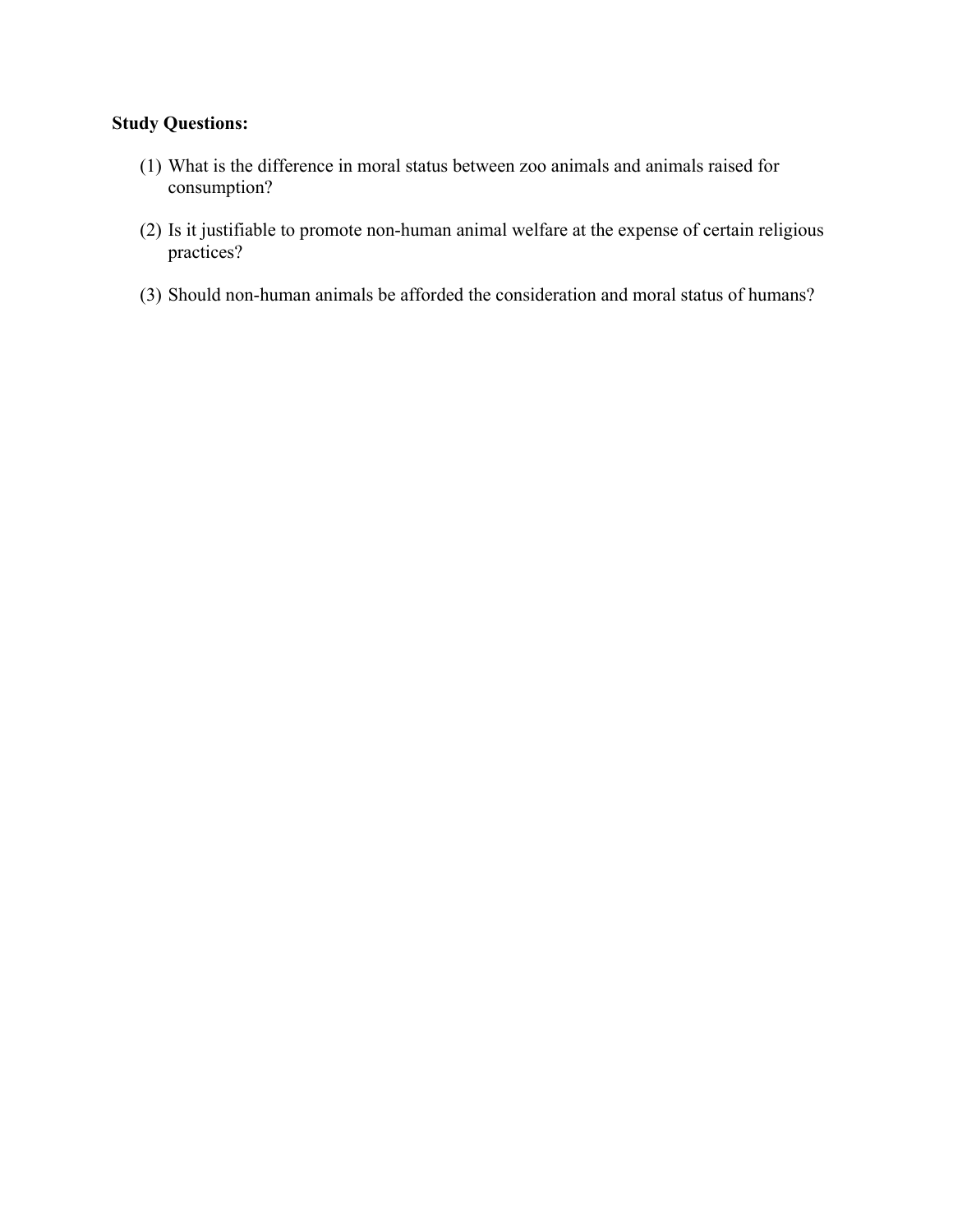### **13. Losing Tradition**

In an increasingly globalized economy, cultural diversity is at risk. Western corporations like McDonalds and Starbucks have vast overseas operations and actively look to garner a greater market share in offshore economies by displacing traditional local businesses. When the first Starbucks opened in Paris, some became concerned with the possibility of cultural homogeneity in the sphere of café culture. "Many French…do not want France to be just like the rest of the world: with standardised disposal cups of coffee—identical in 7,000 branches around the world $"$ <sup>1</sup>

The destruction of cultural traditions expands well beyond food culture. Chinua Achebe's novel *Things Fall Apart* deals with the effects of the encroachment of Western culture and religion in Nigeria. In the novel, the traditional culture of Nigerian groups is presented as technologically unsophisticated but complex, rich with many positive (and non-Western) qualities.<sup>2</sup> Over the course of the novel, the presence of Christian missionaries and their new traditions causes violent rifts between local groups.

Culture loss of the kind expressed in *Things Fall Apart* is of great concern to the international community. UNESCO asserts that, "the defense of cultural diversity is an ethical imperative, inseparable from respect for human dignity."<sup>3</sup> Nevertheless, the international community actively fights to eradicate some forms of traditional culture. Female Genital Cutting (FGC), the cutting and destruction of vaginal tissue associated with sexual pleasure, has been a cultural norm for many peoples in Africa and the Middle East. The World Health Organization and other international advocacy groups actively work to end FGC as a cultural practice, arguing that FGC is oppressive to women.

- (1) Is it worth giving up technological and economic advancements in favor of maintaining traditional practices?
- (2) Should efforts be made to preserve traditional cultures in the face of globalization?
- (3) How do we distinguish between a cultural practice or tradition worth saving and a practice that should be eradicated?

http://news.bbc.co.uk/2/hi/europe/3401637.stm

<sup>&</sup>lt;sup>2</sup> Achebe, Chinua. *Things Fall Apart*. New York: Anchor, 1994. Print. 3 http://www.unesco.org/bpi/eng/unescopress/2001/01-120e.shtml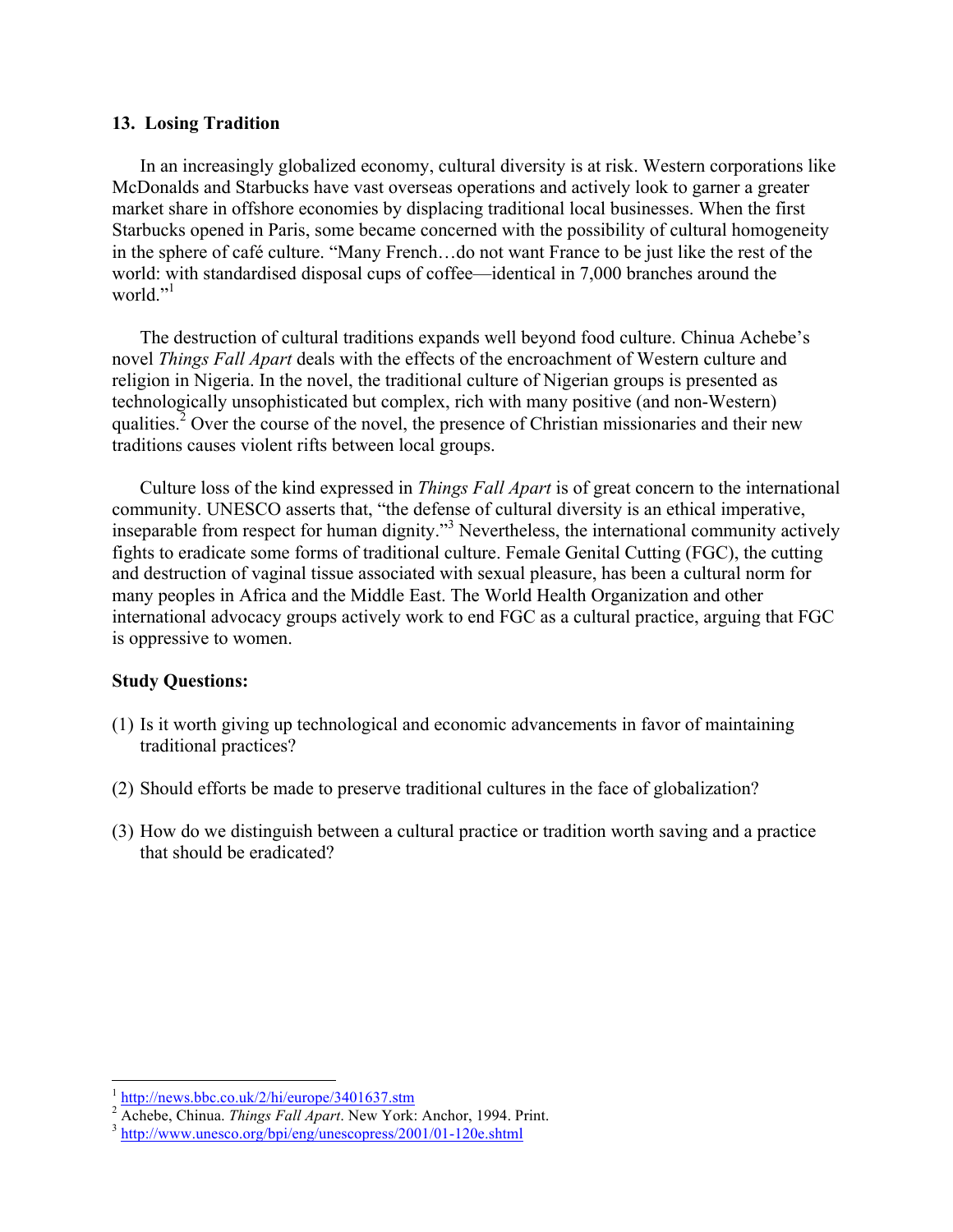# **14. A Child's Right to Die (an Intercollegiate Ethics Bowl Case)**

A law recently passed in Belgium allows certain terminally ill children to choose euthanasia. For the law to apply, a child must not only be terminally ill but also close to death and in great pain. The child must be able to show that he or she understands the consequences of his or her decision, the child's parents must consent, and the child's medical team must approve.<sup>1</sup> The Belgian law is the first of its kind without an age limit, though the Netherlands has a similar law that applies to children over twelve. And even though euthanasia for adults has been legal in Belgium for over a decade, some people believe the new law goes too far.

Protestors argue that children simply cannot make such difficult decisions and that modern medicine can alleviate much of an ill child's pain. As one newspaper put it, "Belgium has allowed the killing on demand of terminally ill children and has headed for the ethical abyss. A state which allows something like this is a failing state."<sup>2</sup> Religious leaders believe the law is immoral: "The law says adolescents cannot make important decisions on economic or emotional issues, but suddenly they've become able to decide that someone should make them die," one Belgian archbishop commented.<sup>3</sup> And backlash has been especially harsh abroad: for example, the chairman of Forbes Media went so far as to suggest that allowing euthanasia for children would put us "on the malignantly slippery slope to becoming a society like that envisioned by Nazi Germany, one in which 'undesirables' are disposed of like used tissue."<sup>4</sup>

Supporters point to stories like that of Danny Bond. Bond was born with a bowel disease that caused him excruciating pain. At thirteen years old, he started talking about killing himself. Indeed, he did try to kill himself three times. When his mother resuscitated him after his third suicide attempt, he told her that she had let him down by saving him. His condition worsened shortly after he turned twenty-one, and he told his parents that he wanted to die and that he wanted their help. But they knew that assisting him would be a crime. Ultimately, he starved himself to death and asked his parents to stay by his bedside to make sure that his doctors did not treat him. "All he wanted was the privilege to be given an injection that would kill him instantly in seconds, and I had to watch him die in days," his mother lamented.<sup>5</sup>

# **Study Questions:**

- (1) Is the new law in Belgium morally defensible? Why or why not?
- (2) What criteria should we use to decide who ought to have "the right to die?"
- (3) Can you ever make someone's situation worse by offering him or her an additional choice? If so, under what circumstances?

<sup>1</sup> http://time.com/7565/belgium-euthanasia-law-children-assisted-suicide/

 $\frac{2 \text{ http://www.reuters.com/article/2014/02/14/us-belgium-euthanasia-idUSBREAD1C0UF20140214}{\text{http://www.bbc.com/news/world-eurone-26181615}}$ 

 $\frac{4 \text{ http://www.forbes.com/sites/steveforbes/2014/01/06/hitlercare/}}{2014}$ 

<sup>5</sup> http://www.independent.co.uk/life-style/health-and-families/health-news/child-euthanasia-too-hard-to-live-tooyoung-to-die-9131089.html